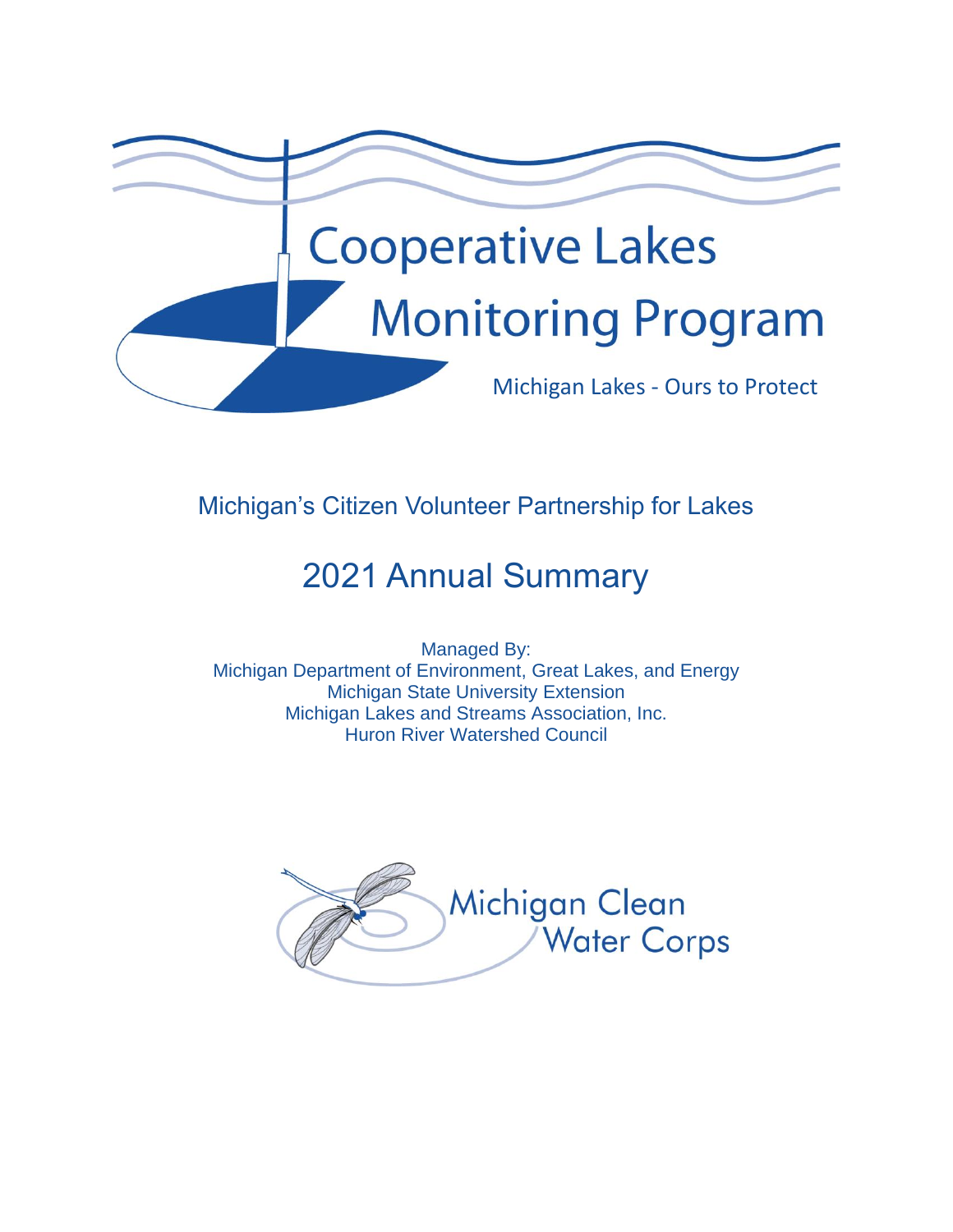## **TABLE OF CONTENTS**



| III. A Note About Trophic Status and Carlson's TSI4 |  |
|-----------------------------------------------------|--|
|                                                     |  |
|                                                     |  |
|                                                     |  |
|                                                     |  |
|                                                     |  |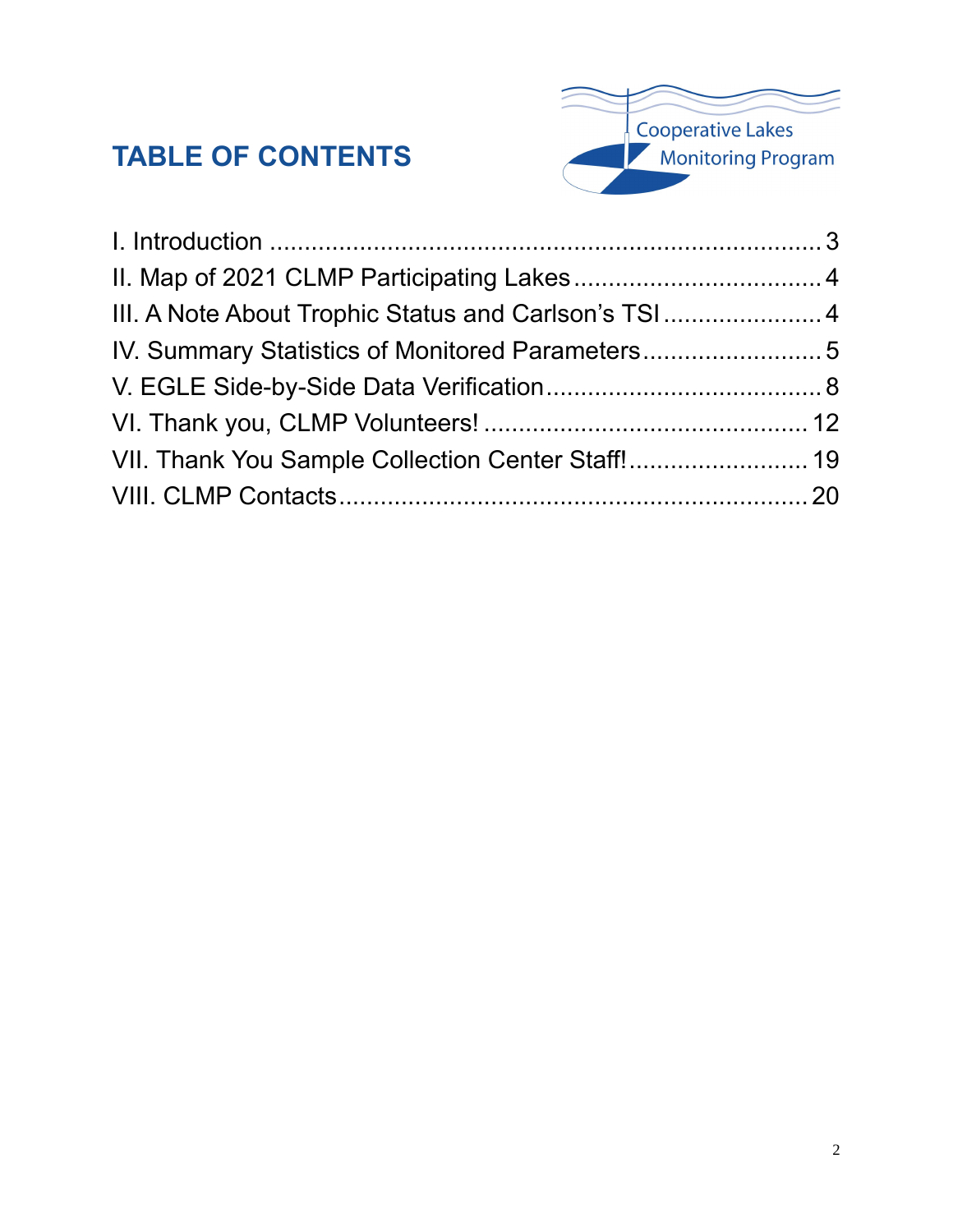### <span id="page-2-0"></span>**I. Introduction**

The Michigan Department of Environment, Great Lakes, and Energy (EGLE), Michigan State University Extension, Michigan Lakes and Streams Association, and the Huron River Watershed Council partner to implement the MiCorps Cooperative Lakes Monitoring Program (CLMP).

#### **This report summarizes the 2021 CLMP field season.**

The goals of the CLMP are to:

- Provide baseline information and document trends in water quality for individual lakes.
- Educate lake residents, users, and interested citizens in the collection of water quality data, lake ecology, and lake management practices.
- Build a constituency of citizens to practice sound lake management at the local level and to build public support for lake quality protection.
- Provide a cost-effective process for EGLE to increase baseline data for lakes state-wide.

To learn more about the CLMP program, there are many other resources available:

1. The Michigan Clean Water Corps website includes a variety of resources such as the online database which contains all CLMP data.<https://data.micorps.net/view/lake/>

2. The CLMP Manual contains an overview of the program and the volunteer monitoring procedures: [https://micorps.net/wp-content/uploads/2021/03/CLMP-Manual-](https://micorps.net/wp-content/uploads/2021/03/CLMP-Manual-2019update2_2021.pdf)[2019update2\\_2021.pdf](https://micorps.net/wp-content/uploads/2021/03/CLMP-Manual-2019update2_2021.pdf)

3. Starting in 2014, each lake enrolling in the program received an individual report summarizing their data.<https://micorps.net/lake-monitoring/individual-lake-reports/>

4. The CLMP Quality Assurance Project Plan (QAPP) is a detailed report on how the CLMP collects and maintains high quality scientific data: [https://micorps.net/wp](https://micorps.net/wp-content/uploads/2018/06/QAPP_CLMP_2018.pdf)[content/uploads/2018/06/QAPP\\_CLMP\\_2018.pdf](https://micorps.net/wp-content/uploads/2018/06/QAPP_CLMP_2018.pdf)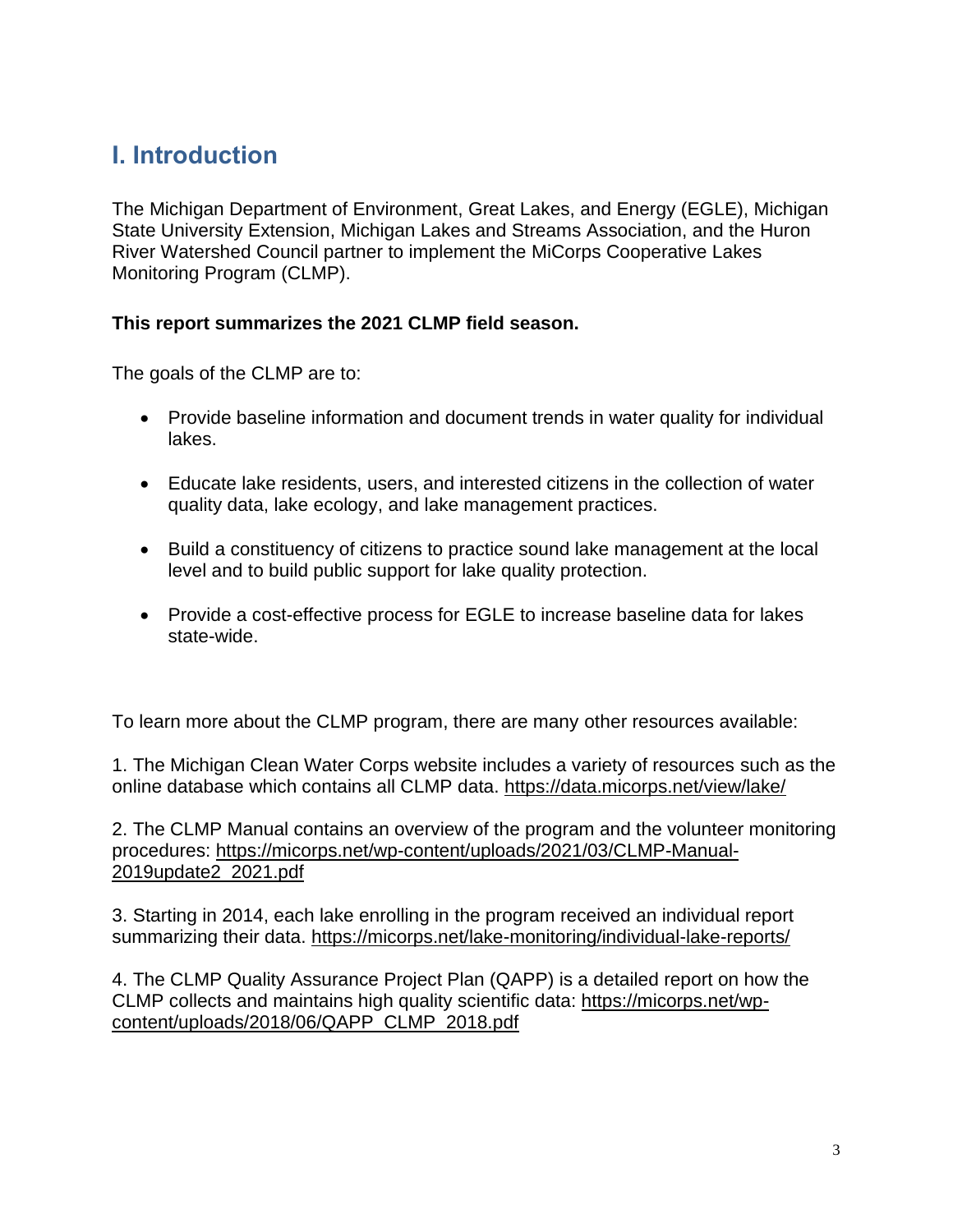### <span id="page-3-0"></span>**II. Map of 2021 CLMP Participating Lakes**



### <span id="page-3-1"></span>**III. A Note About Trophic Status and Carlson's TSI**

A Trophic Status Index (TSI) is a lake classification system that rates water bodies on the amount of biological production they sustain. The CLMP uses the TSI scheme developed in 1977 by limnologist Dr. Robert Carlson, who created a numerical scale (0- 100) where the numbers indicate the level of nutrient enrichment. Using the proper equations, the CLMP convert results from Summer Total Phosphorus, Secchi Depth, and Chlorophyll-a to this TSI scale.

There are 3 primary categories of Trophic Status:

Oligotrophic: Generally deep and clear lakes with little aquatic plant or algae growth. These lakes maintain sufficient dissolved oxygen in the cool, deep-bottom waters during late summer to support cold water fish, such as trout and whitefish. Carlson TSI score: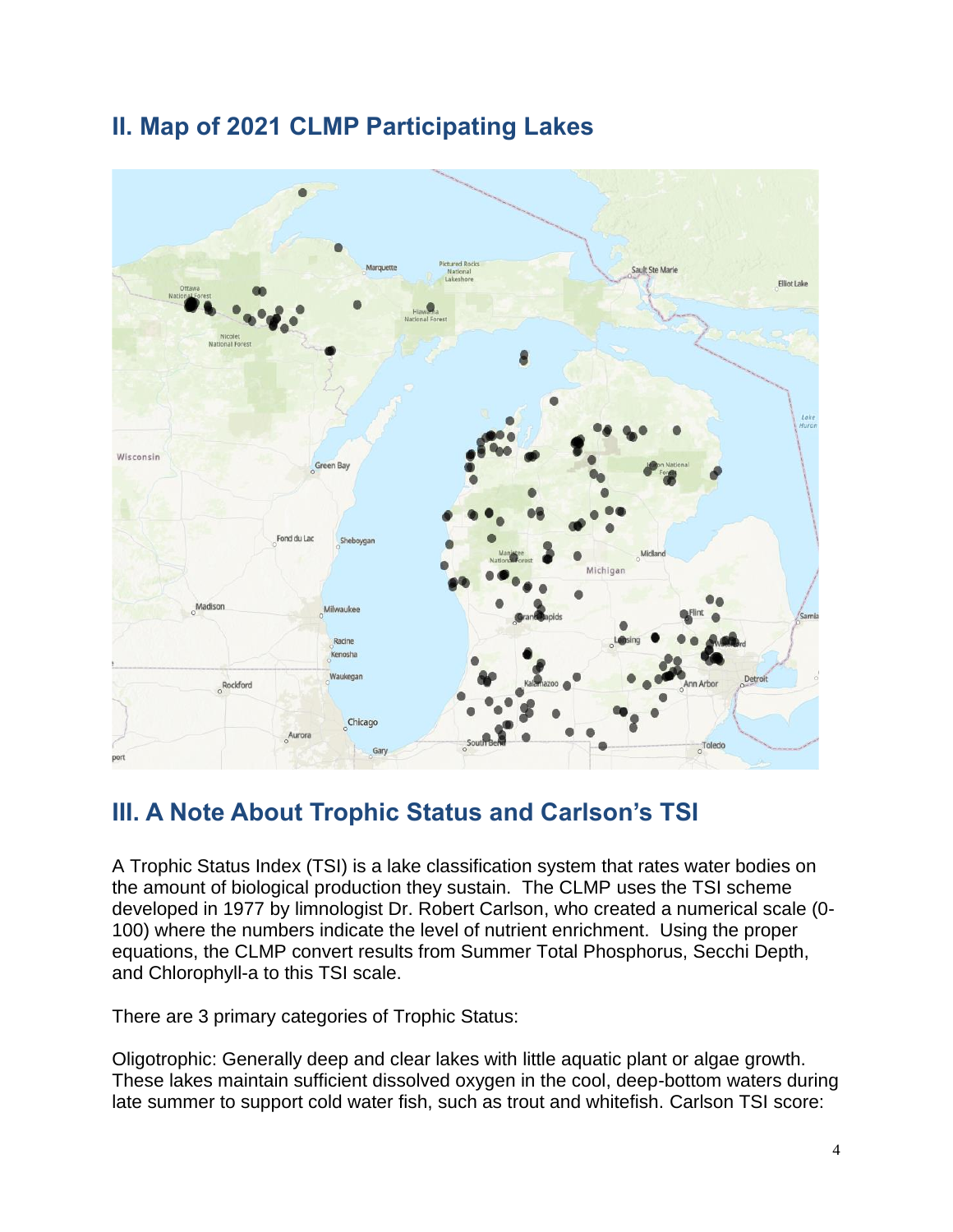Equal to or less than 38.

Mesotrophic: Lakes that fall between oligotrophic and eutrophic possessing of midranged amounts of nutrients. Carlson TSI Score: Greater than 38 and less than or equal to 48.

Eutrophic: Highly productive eutrophic lakes are generally shallow, turbid, and support abundant aquatic plant growth. In deep eutrophic lakes, the cool bottom waters usually contain little or no dissolved oxygen. Therefore, these lakes can only support warm water fish, such as bass and pike. Carlson TSI Score: Greater than 48.

• Hypereutrophic: A specialized category of euthrophic lakes. These lakes exhibit extremely high productivity, such as nuisance algae and weed growth. Carlson TSI Score: Greater than 61.

### <span id="page-4-0"></span>**IV. Summary Statistics of Monitored Parameters**

A. General Statistics

| <b>2021 General Statistics</b>                                                                                                                           |                           |  |  |
|----------------------------------------------------------------------------------------------------------------------------------------------------------|---------------------------|--|--|
| No. of sites enrolled in at least one<br>parameter                                                                                                       | 266                       |  |  |
| Number of sites meeting participation<br>criteria for at least one parameter                                                                             | 235 (88%)                 |  |  |
| Number of sites with full participation in<br>all three parameters measuring trophic<br>status (Secchi Disk, Summer Total<br>Phosphorus, Chlorophyll-a): | 91 (34%)                  |  |  |
| Average TSI of those sites with full<br>trophic participation                                                                                            | 41.6 (Mesotrophic rating) |  |  |

B. Secchi Disk Transparency

CLMP volunteers measure water transparency using a Secchi disk from late spring to the end of the summer. Ideally, 18 weekly measurements are made from mid-May through mid-September. Participation involves submitting at least 8 measurements.

| 2021 Secchi Disk Transparency               |                            |  |
|---------------------------------------------|----------------------------|--|
| No. of sites enrolled                       | 255                        |  |
| No. of sites meeting participation criteria | 184 (72%)                  |  |
| Total no. of measurements reported          | 2744                       |  |
| Lake with lowest average transparency       | 1.8' (Thread Lake, Genesee |  |
|                                             | County)                    |  |
| Lake with highest average transparency      | 39.5' (North Higgins Lake, |  |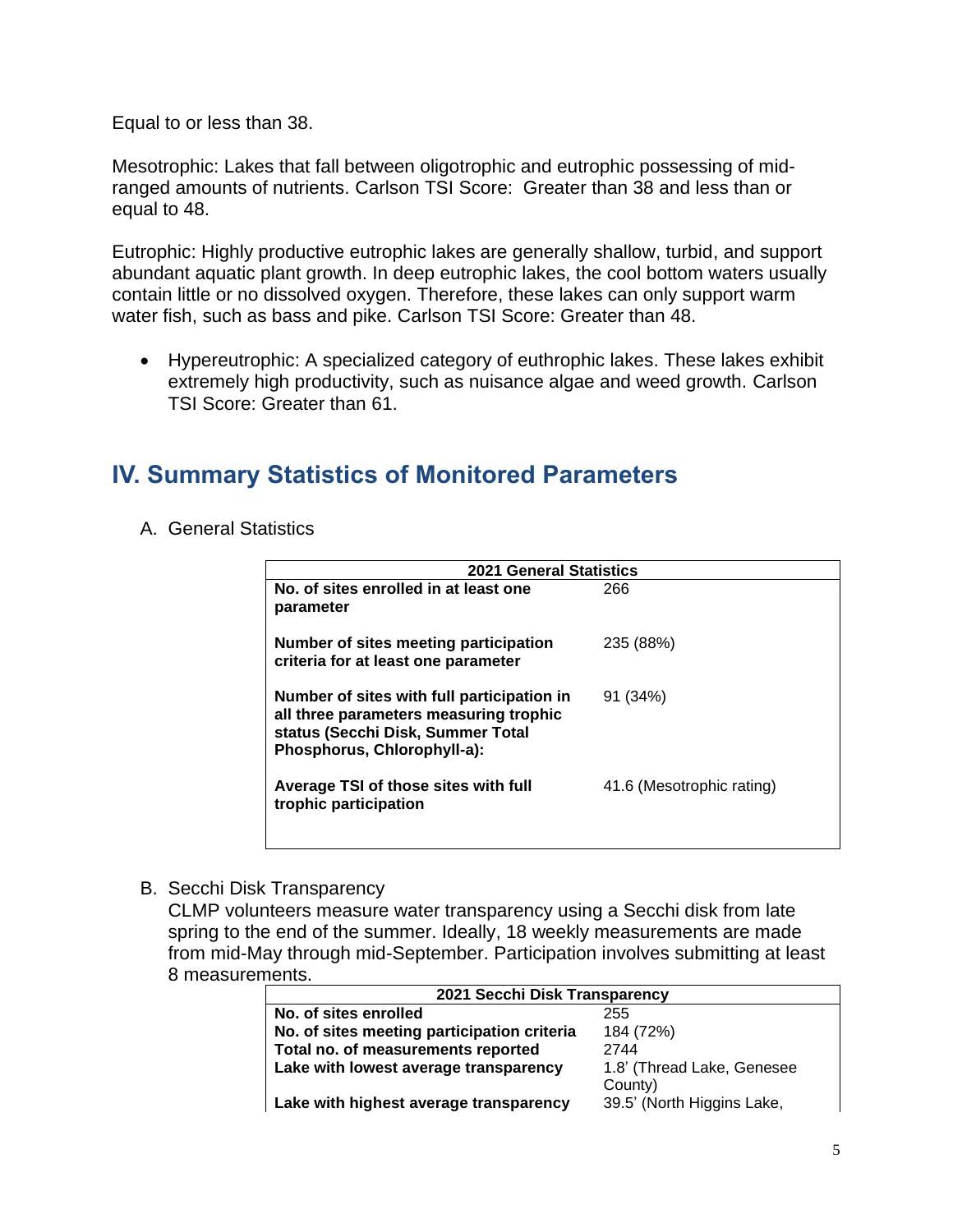|                                         | Roscommon County)          |
|-----------------------------------------|----------------------------|
| Mean (average) measurement of all lakes | 12.6'                      |
| Mean (average) TSI of all lakes         | 42.3' (Mesotrophic rating) |

#### C. Total Phosphorus

CLMP volunteers collect water samples for total phosphorus during spring overturn, when the lake is generally well mixed from top to bottom, and during late summer, when the lake is at maximum temperature stratification from the surface to the bottom.

| 2021 Total Phosphorus Monitoring                                                                        |                                                                     |  |
|---------------------------------------------------------------------------------------------------------|---------------------------------------------------------------------|--|
| <b>Spring Overturn Sampling</b>                                                                         |                                                                     |  |
| No. of sites enrolled                                                                                   | 155                                                                 |  |
| No. of sites submitting valid samples                                                                   | 137 (88%)                                                           |  |
| Minimum reported value<br><b>Maximum reported value</b>                                                 | < 3 µg/L (multiple lakes)<br>120 µg/L (Woods Lake,<br>Kalamazoo Co) |  |
| Mean (average) value                                                                                    | 17.4 µg/L                                                           |  |
| <b>Summer Stratification Sampling</b><br>No. of sites enrolled<br>No. of sites submitting valid samples | 225<br>202 (90%)                                                    |  |
| Minimum reported value<br><b>Maximum reported value</b>                                                 | < 3 μg/L (multiple lakes)<br>79 µg/L (Diane Lake, Hillsdale<br>Co)  |  |
| Mean (average) value<br><b>Mean (average) TSI</b>                                                       | 15.9 µg/L<br>41.4 (Mesotrophic)                                     |  |

#### D. Chlorophyll-a

Volunteers collect water samples for chlorophyll-a, an estimator of the amount of algae in the water column, once per month from May through September. At least four valid samples must be submitted to be considered full participation in this parameter.

| 2021 Chlorophyll-a Monitoring           |                                |  |
|-----------------------------------------|--------------------------------|--|
| No. of sites enrolled                   | 139                            |  |
| No. of sites meeting full participation | 102 (73%)                      |  |
| Total no. of valid samples              | 525                            |  |
| Minimum median measurement              | $<$ 1 µg/L (multiple lakes)    |  |
| Maximum median measurement              | 26 µg/L (Diane Lake, Hillsdale |  |
|                                         | Co)                            |  |
| <b>Median Lake measurement</b>          | $4.9 \mu g/L$                  |  |
| Mean (average) TSI                      | 43.4 (Mesotrophic)             |  |
|                                         |                                |  |

E. Dissolved Oxygen and Temperature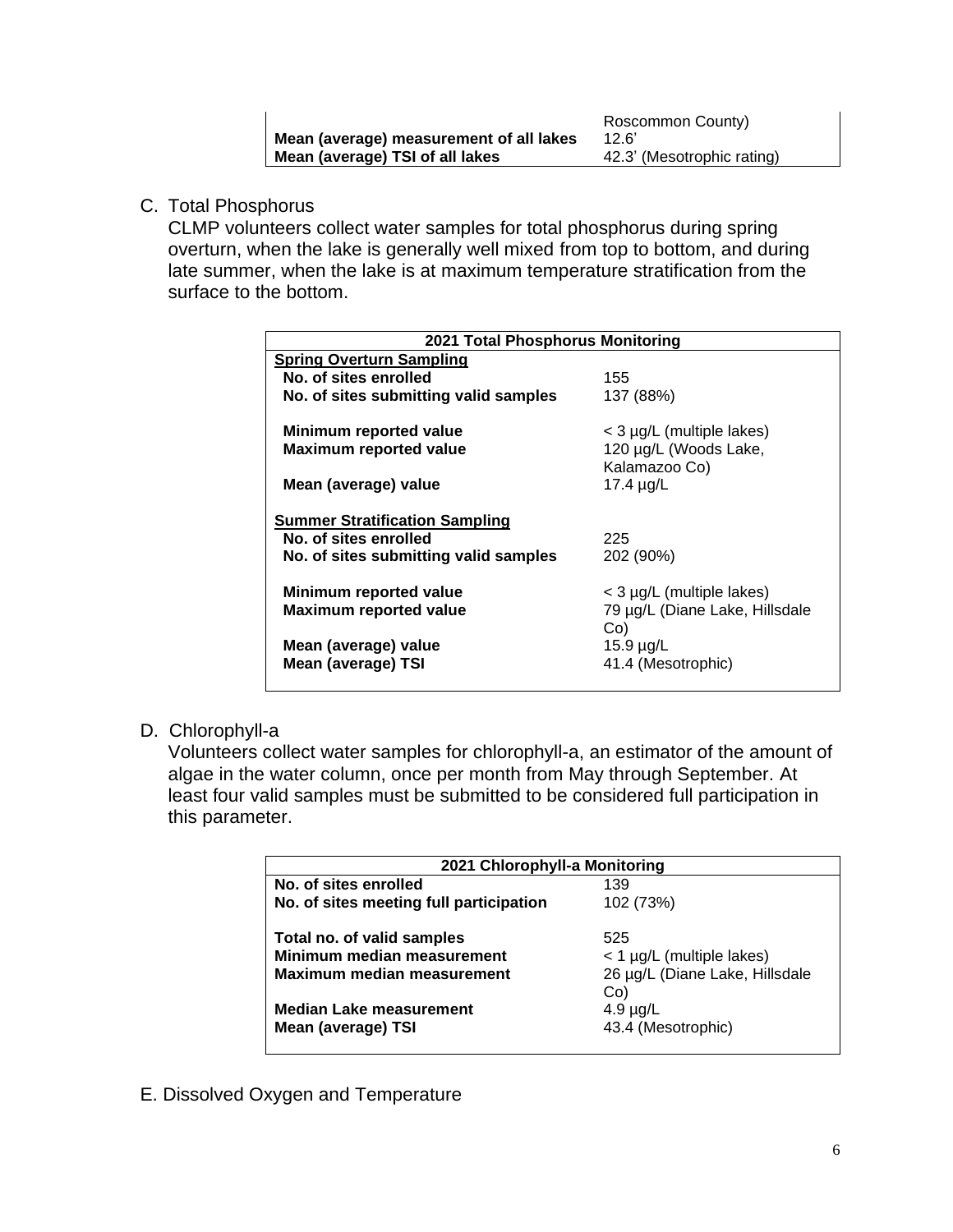CLMP volunteers measure dissolved oxygen and temperature profiles for their lakes, measured from the surface to within 3 feet of the bottom, at the deepest point in the lake. These profile measurements are made with an electronic dissolved oxygen meter (YSI Pro20 or YSI 550A), ideally every two weeks from mid-May through mid-September.

| 2021 Dissolved Oxygen and Temperature Monitoring |          |  |  |
|--------------------------------------------------|----------|--|--|
| No. of sites enrolled                            | 76       |  |  |
| <b>Using EGLE meter</b>                          | 31       |  |  |
| Using own meter                                  | 45       |  |  |
| No. of sites submitting at least one profile     | 66 (87%) |  |  |
| Total no. of profiles submitted                  | 529      |  |  |

F. Exotic Aquatic Plant Watch

Volunteers in this monitoring program survey their lakes for invasive aquatic plants of special concern for Michigan lakes: curly-leaf pondweed, Eurasian watermilfoil, Hydrilla, starry stonewort, and European frog-bit

| 2021 Exotic Aquatic Plant Watch           |          |  |
|-------------------------------------------|----------|--|
| No. of sites enrolled                     | 63       |  |
| No. of sites submitting report            | 35 (56%) |  |
| No. of lakes reporting Eurasian water     |          |  |
| milfoil:                                  | 18 (51%) |  |
| No. of lakes reporting curly-leaf         |          |  |
| pondweed:                                 | 7 (20%)  |  |
| No. of lakes reporting Hydrilla:          | $0(0\%)$ |  |
| No. of lakes reporting starry stonewort:  | 6(17%)   |  |
| No. of lakes reporting European frog-bit: | $0(0\%)$ |  |
|                                           |          |  |

D. Aquatic Plant Identification and Mapping

This program is the most labor-intensive volunteer activity within the CLMP. Typically, a team of volunteers from each enrolled lake is involved, with assistance from a MiCorps biologist. The end result is a plant distribution map and abundance report for all plants growing in the lake, including both native and, if found, invasive species.

| 2021 Aquatic Plant Mapping     |         |  |
|--------------------------------|---------|--|
| ∣ No. of sites enrolled∣       |         |  |
| No. of sites submitting report | 6 (xx%) |  |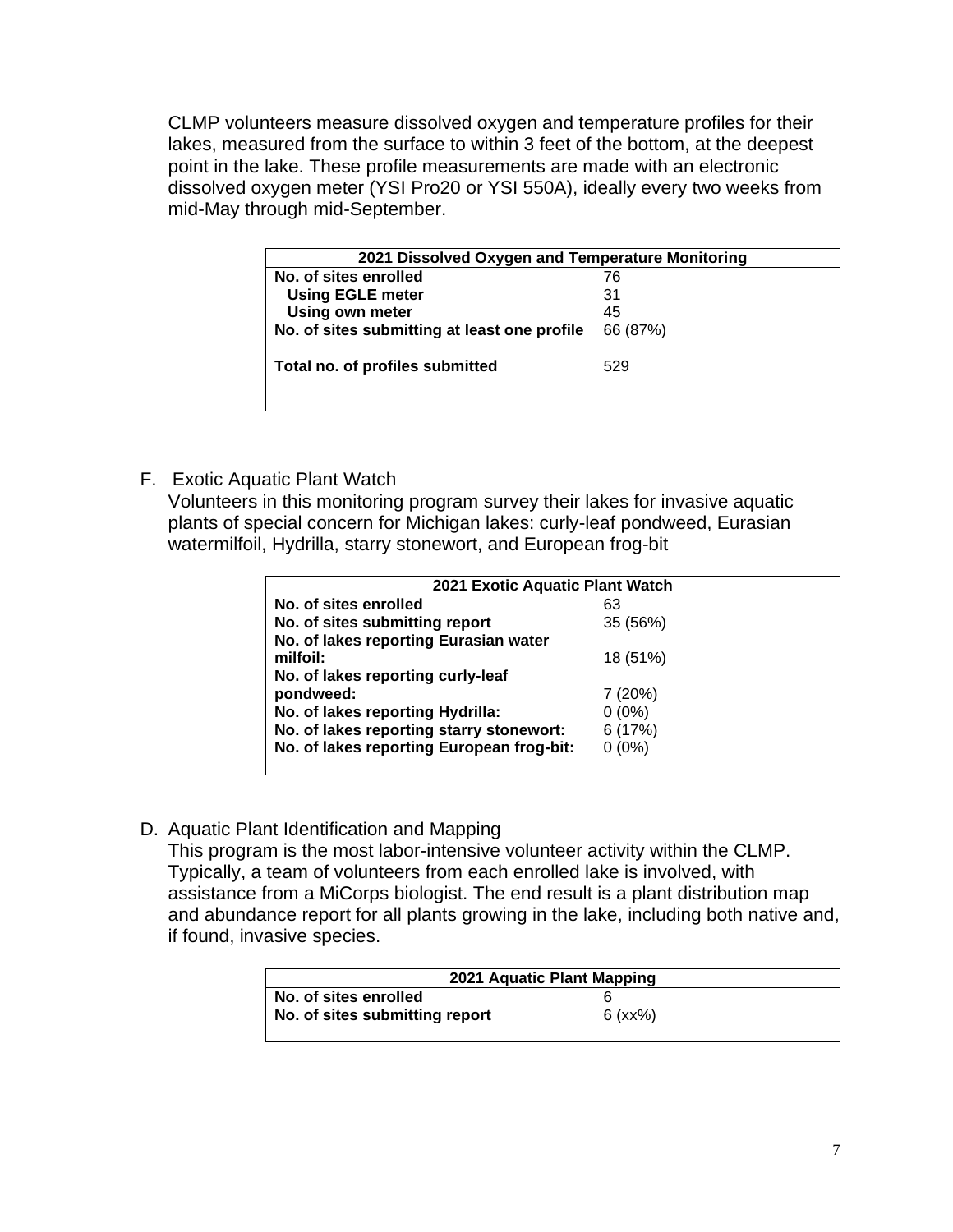#### G. Score the Shore

Volunteers motor around their lake, reviewing 1000-foot sections of shoreline for littoral habitat, riparian habitat, and erosion control. Sections with natural habitat will have higher scores than ones with hardened shorelines. Each lake is scored on a 0-100 scale, with 100 having the highest quality habitat. Scores for each section as well as for the entire lake allow volunteers to review high quality areas as well as sections that would benefit from habitat enhancement.

| 2021 Score the Shore              |          |  |
|-----------------------------------|----------|--|
| No. of sites enrolled             | 34       |  |
| No. of sites submitting report    | 16 (47%) |  |
| Total No. of lake sections scored | 237      |  |
| <b>Avg Score</b>                  | 75.6     |  |

### <span id="page-7-0"></span>**V. EGLE Side-by-Side Data Verification**

An EGLE biologist monitors several lakes a year alongside the CLMP volunteers for phosphorus and chlorophyll. In the early years of the program, EGLE used its standard operating procedures to collect the data, which differ slightly from the volunteers' monitoring procedures. The goal of the side-by-side visits was to ensure that the volunteer procedures produced accurate data. The correlation between EGLE samples and volunteer's samples has proven to be very high through many years of these sideby-side tests (Graphs C,D, and F). CLMP and EGLE staff have concluded that the CLMP volunteer sampling methods resulted in the collection of accurate data.

Starting in 2011, EGLE began to use the volunteer procedures instead of EGLE standard procedures to run the side-by-side data verifications. This data can be found in Graphs E and G. The new goal of the side-by-side visits are to build relationships with the volunteers and ensure that they have reviewed the training materials and correctly follow the volunteer procedures. Another goal of the side-by-side visits is to check that the results of samples collected by a professional very familiar with the procedures gets the same result as a volunteer who may be new to it. Samples are collected by both the volunteer and EGLE staff and are both analyzed at the State of Michigan Environmental Lab.

Starting in 2011, spring total P side-by-side visits are no longer conducted due to the time constraints of sampling spring phosphorus quickly after ice out.

In 2021, because of the COVID epidemic, there were no Side-by-Side visits conducted.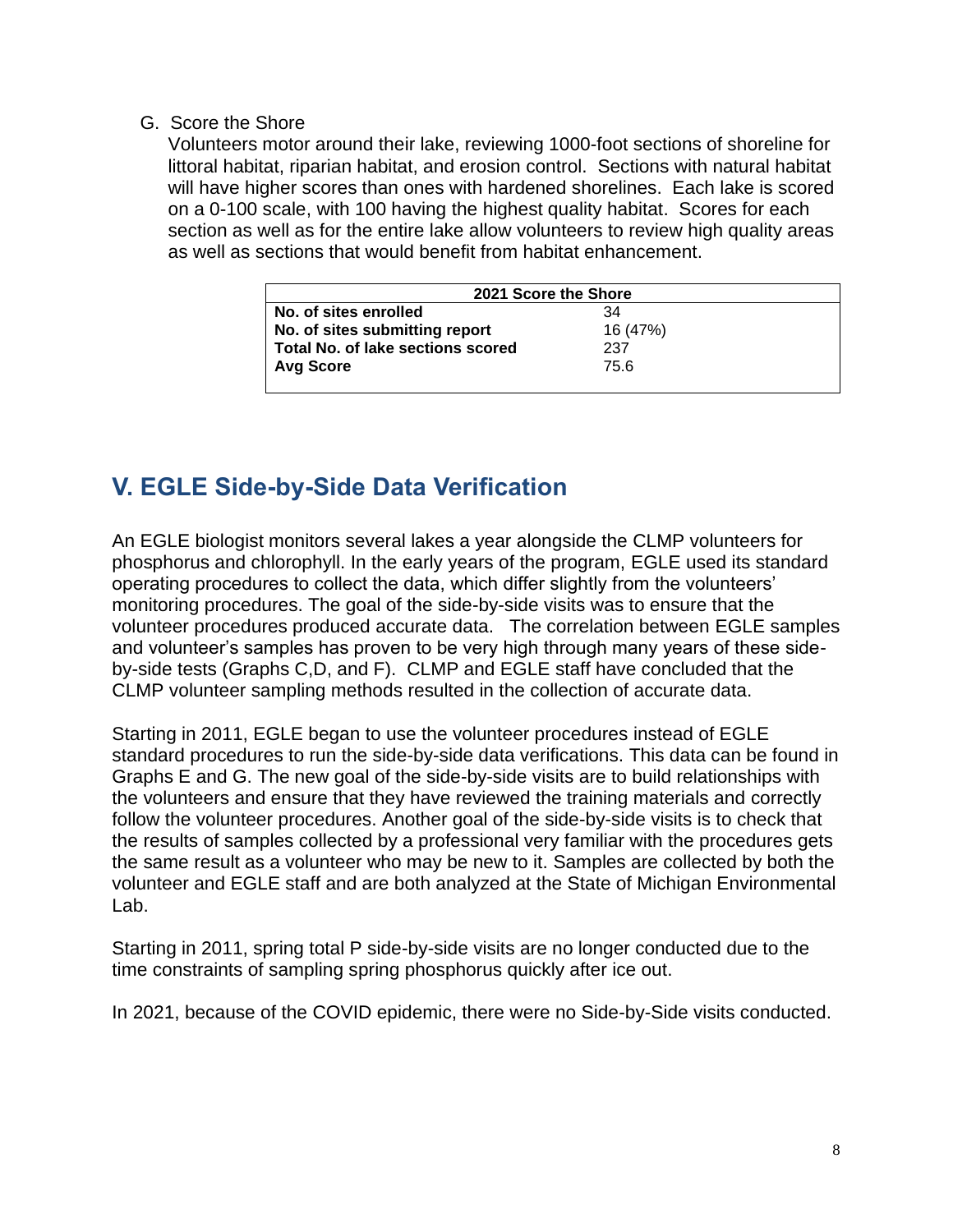#### C. Total Spring Phosphorus Side-by-Side Data 1994-2010



#### **Cooperative Lakes Monitoring Program**

D. Total Summer Phosphorus Side-by-Side Data 1998-2010

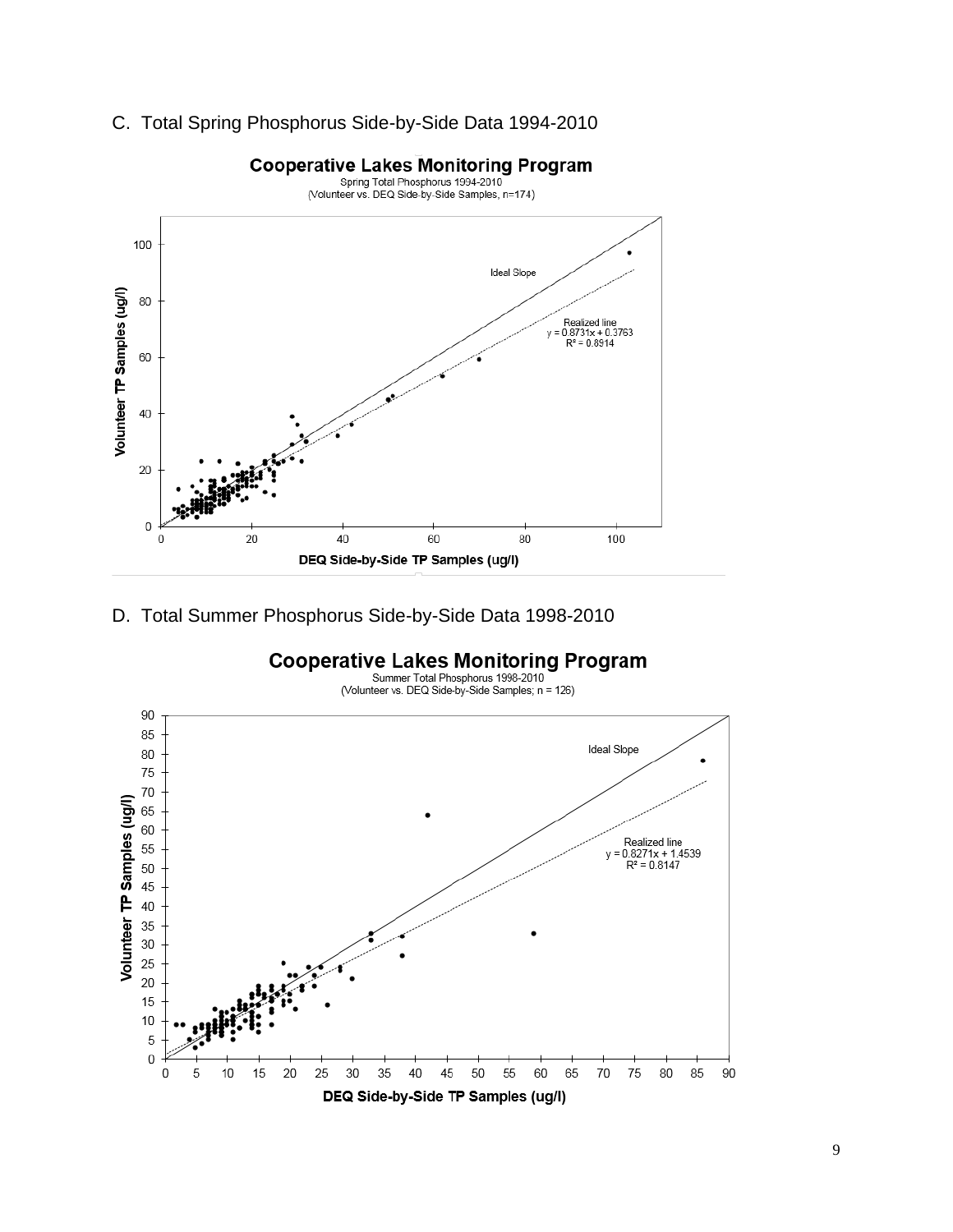

E. Total Summer Phosphorus Side-by-Side Data 2011-2019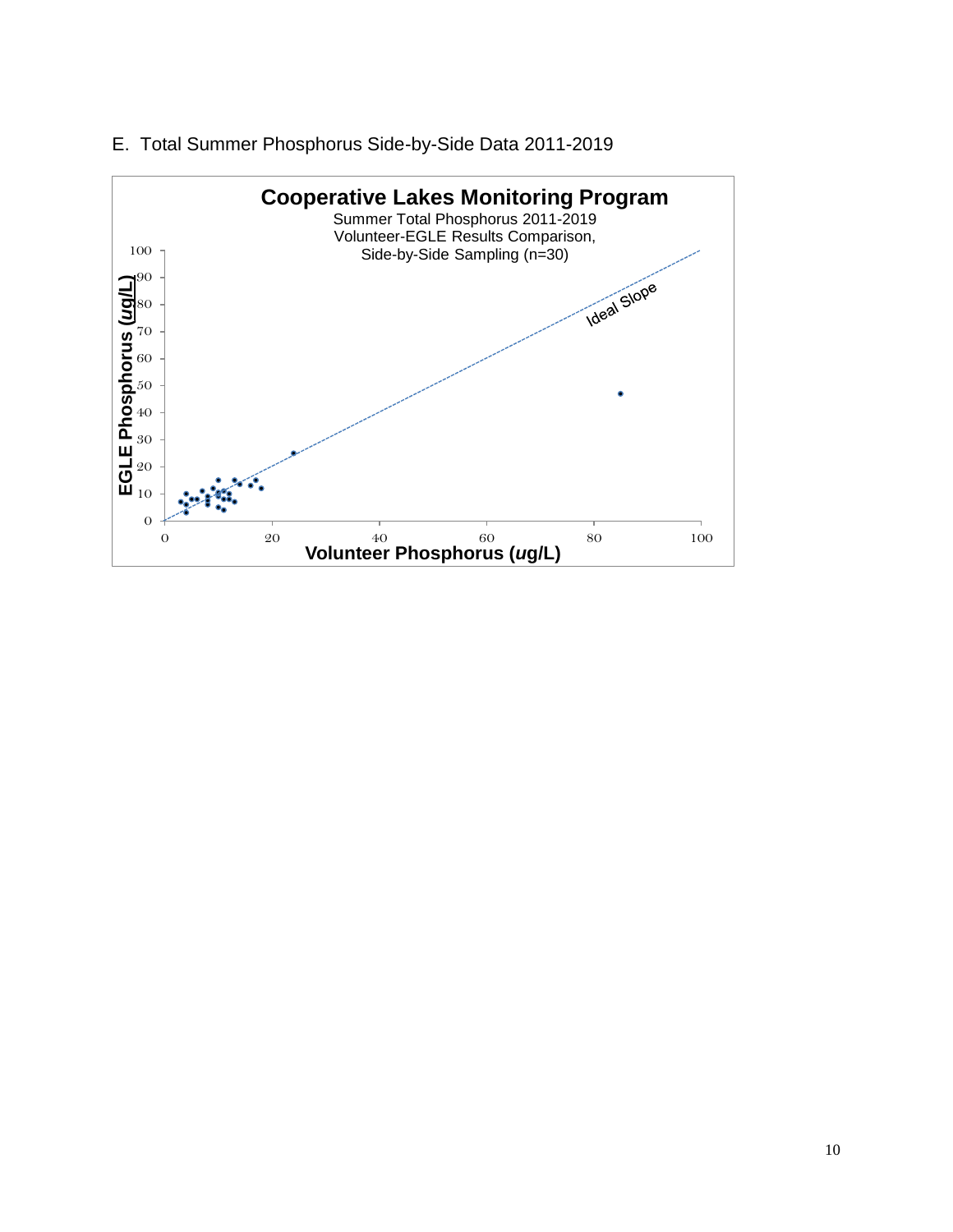#### F. Chlorophyll, Side-by-Side Data 1994-2010



Cooperative Lakes Monitoring Program<br>Chlorophyll a 1998-2010<br>(Volunteer vs. DEQ Side-by-Side Samples, n=198)

#### G. Chlorophyll, Side-by-Side Data 2011-2019

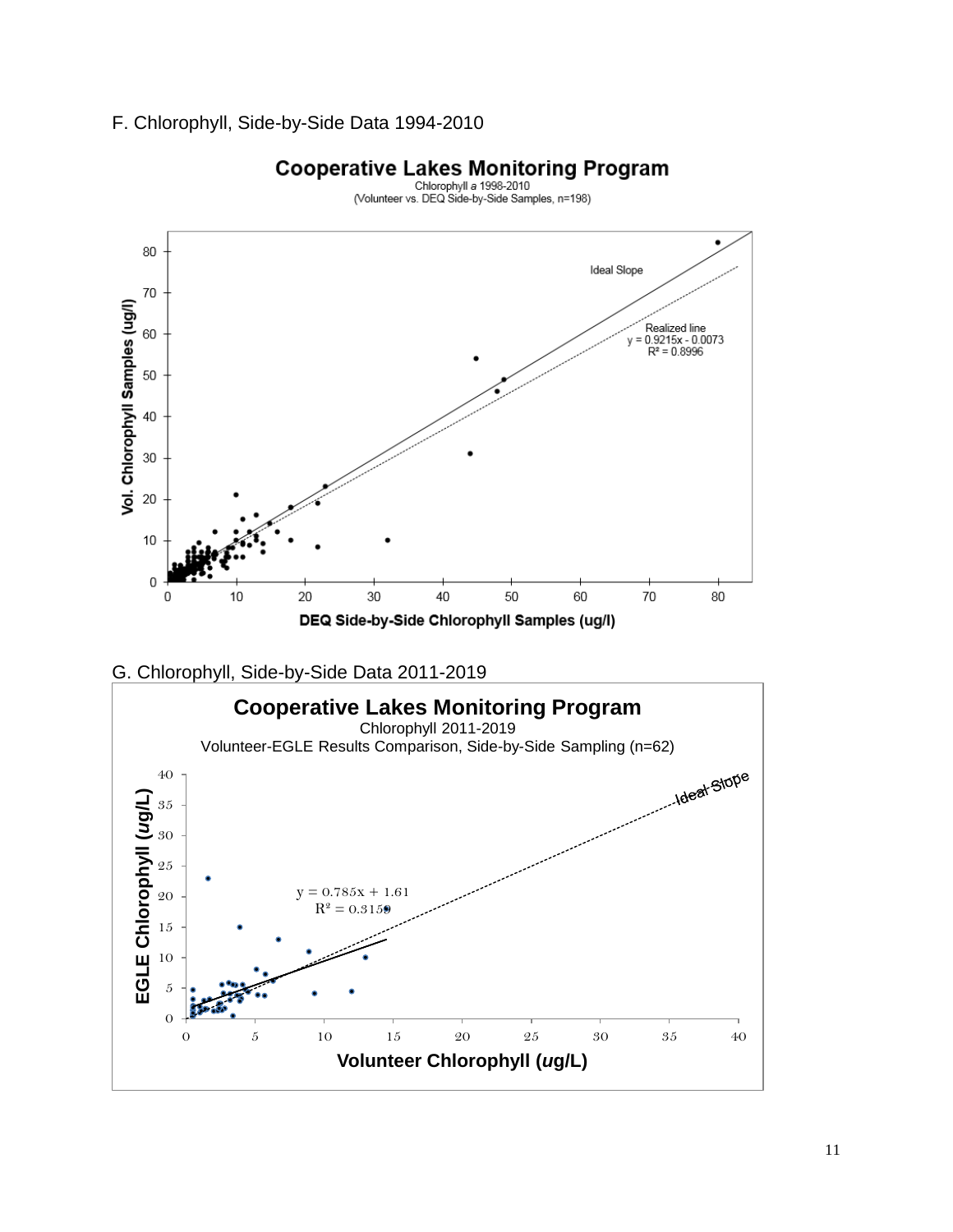# <span id="page-11-0"></span>**VI. Thank you, CLMP Volunteers!**

| Lake                | County                | <b>Lead Volunteers</b>                 | <b>Assisting Volunteers</b>                |
|---------------------|-----------------------|----------------------------------------|--------------------------------------------|
| 1000 Island         | Gogebic               | Loretta Cornfield, Richard<br>Kasowski | Nanci Hengesbaugh                          |
| Allen               | Lenawee               | <b>William Brown</b>                   |                                            |
| Anderson            | Marquette             | Jeffrey Darnell                        |                                            |
| Ann                 | Benzie                | David Maxson                           |                                            |
| <b>Arbutus</b>      | <b>Grand Traverse</b> | Robert Johnson, Susan<br>Foster        |                                            |
| Arnold              | Clare                 | <b>Tony Koritnik</b>                   | <b>Michael Toner</b>                       |
| Au Sable            | Ogemaw                | Margaret Kay                           | Daniel Kocis, Spencer<br>Chinavare         |
| Austin              | Kalamazoo             | <b>Matt Chumas</b>                     |                                            |
| Avery               | Montmorency           | <b>Bart Mol</b>                        |                                            |
| Bar (South)         | Leelanau              | John Peterson                          |                                            |
| <b>Barlow</b>       | <b>Barry</b>          | Michael Cunningham                     |                                            |
| <b>Barnes</b>       | Lapeer                | <b>Burns Rolland</b>                   |                                            |
| <b>Barneys</b>      | Charlevoix            | <b>Shelby Harris</b>                   |                                            |
| <b>Barton</b>       | Kalamazoo             | Mark Mitchell                          | Wayne Leblong                              |
| <b>Baseline</b>     | Livingston            | <b>Jon Waitz</b>                       | Jim Meyer                                  |
| <b>Batteese</b>     | Jackson               | Chris Freiburger                       | <b>Kathy David</b>                         |
| Bear                | Kalkaska              | Craig Obrien                           |                                            |
| <b>Bear</b>         | Manistee              | <b>Jeff Sanborn</b>                    |                                            |
| Bear (Big)          | Otsego                | Gregg Kabacinski                       |                                            |
| <b>Beaver</b>       | Alpena                | Jeffrey Meyer                          |                                            |
| Big                 | Gogebic               | Loretta Cornfield                      | <b>Tom Krautkramer</b>                     |
| <b>Big Africa</b>   | Gogebic               | Loretta Cornfield                      | <b>Eugene Clark</b>                        |
| <b>Big Bass</b>     | Lake                  | Lisa Adams                             | Colleen Howes, Heidi<br>Haskins, Tom Shear |
| <b>Big Lake</b>     | Osceola               | Martha Kiander                         |                                            |
| <b>Big Maggie</b>   | Iron                  | <b>Bruce Vanenkevort</b>               |                                            |
| <b>Bills</b>        | Newaygo               | Martha Gabrielse                       |                                            |
| <b>Birch</b>        | Cass                  | Paul Fallon                            |                                            |
| <b>Bloomfield</b>   | Oakland               | <b>Jill Forbis</b>                     |                                            |
| <b>Blue</b>         | Iron                  | <b>Tom Anderson</b>                    |                                            |
| <b>Blue</b>         | Mecosta               | David Lewis                            |                                            |
| <b>Blue (North)</b> | Kalkaska              | <b>Tina Peterson</b>                   |                                            |
| <b>Brooks</b>       | Leelanau              | Mike Litch                             |                                            |
| <b>Brooks</b>       | Newaygo               | <b>Kent Cole</b>                       |                                            |
| <b>Byram</b>        | Genesee               | Jannell Tillman                        |                                            |
| Cable               | Iron                  | Sandy Waterlander                      |                                            |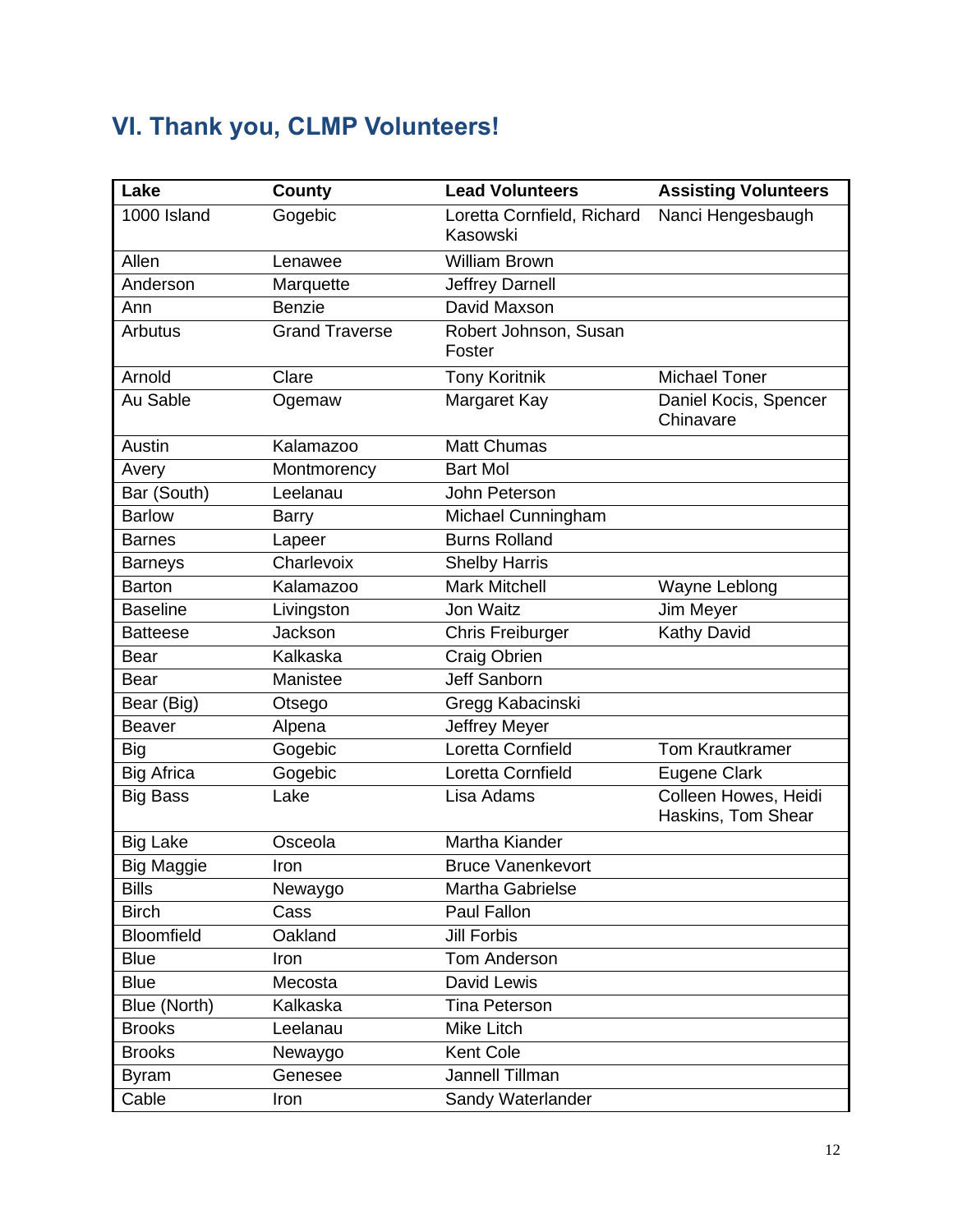| Camp              | Iron            | Dennis Cerney           |                       |
|-------------------|-----------------|-------------------------|-----------------------|
| Cass              | Oakland         | Leslie Clark            |                       |
| Cedar             | Alcona          | Michael Mayer           |                       |
| Cedar Island      | Oakland         | Dan Carbaugh            |                       |
| Center            | Osceola         | <b>Harris Iler</b>      |                       |
| Chain             | losco           | Jean Roth               | James Roth            |
| Chancellor (Blue) | Mason           | Mary Ann Vargas         |                       |
| Charlevoix        | Charlevoix      | <b>Christine Heroy</b>  |                       |
| Chicagon          | Iron            | <b>William Rossi</b>    |                       |
| Chippewa          | Mecosta         | <b>Bryan Roels</b>      |                       |
| Cisco             | Gogebic         | Loretta Cornfield       |                       |
| <b>Clark</b>      | Livingston      | <b>Carl Slindee</b>     |                       |
| Clear             | Jackson         | <b>Eric Lindstrom</b>   |                       |
| Clear             | Oakland         | Sheryl Hugger           |                       |
| Clearwater        | Gogebic         | Loretta Cornfield       |                       |
| Cobb              | <b>Barry</b>    | <b>Jeff Ulin</b>        |                       |
| Coldwater         | Isabella        | <b>Charlie Walmsley</b> |                       |
| Corey             | St. Joseph      | <b>James Snell</b>      |                       |
| Cranberry         | Oakland         | Ron Heady               |                       |
| Crockery          | Ottawa          | <b>Patricia Wolters</b> |                       |
| Crooked           | Kalkaska        | <b>Tina Peterson</b>    |                       |
| Crooked (Big)     | Kent            | <b>Tom Betts</b>        |                       |
| Crooked (Upper)   | <b>Barry</b>    | Michael Mutschler       | <b>Kaytlin Perry</b>  |
| Crystal           | <b>Benzie</b>   | John Ransom             |                       |
| Crystal           | Gogebic         | <b>Yvonne Stone</b>     |                       |
| Crystal           | Hillsdale       | Wayne Snyder            |                       |
| Crystal           | Montcalm        | Joe Kopchick            | <b>Hollie Skinner</b> |
| Crystal           | <b>Manistee</b> | Joanne Montgomery       |                       |
| Cub               | Kalkaska        | <b>Jeffrey Davis</b>    |                       |
| <b>Devils</b>     | Lenawee         | <b>Joette Collins</b>   |                       |
| Dewey             | Cass            | Veronnica Kenreich      |                       |
| Diamond           | Osceola         | Jim Veenstra            |                       |
| Diane             | Hillsdale       | Arda Bucher             |                       |
| <b>Dollar</b>     | Oakland         | Leslie Clark            |                       |
| <b>Duck</b>       | Calhoun         | Nanette Hibler          |                       |
| <b>Duck</b>       | Muskegon        | <b>Thomas Tisue</b>     |                       |
| Duck (North)      | Gogebic         | Ursula Charaf           |                       |
| Duck (South)      | Gogebic         | <b>Ursula Charaf</b>    |                       |
| Eagle             | Allegan         | Cary Hamann             |                       |
| Eagle             | Cass            | Sue Carmichael          | Lori Mroczek          |
| Eagle             | Kalkaska        | <b>Tina Peterson</b>    |                       |
| Eagle             | Van Buren       | <b>Brooke Fogt</b>      | Kerrie Paczkowski     |
| Earl              | Livingston      | John Hartsig            |                       |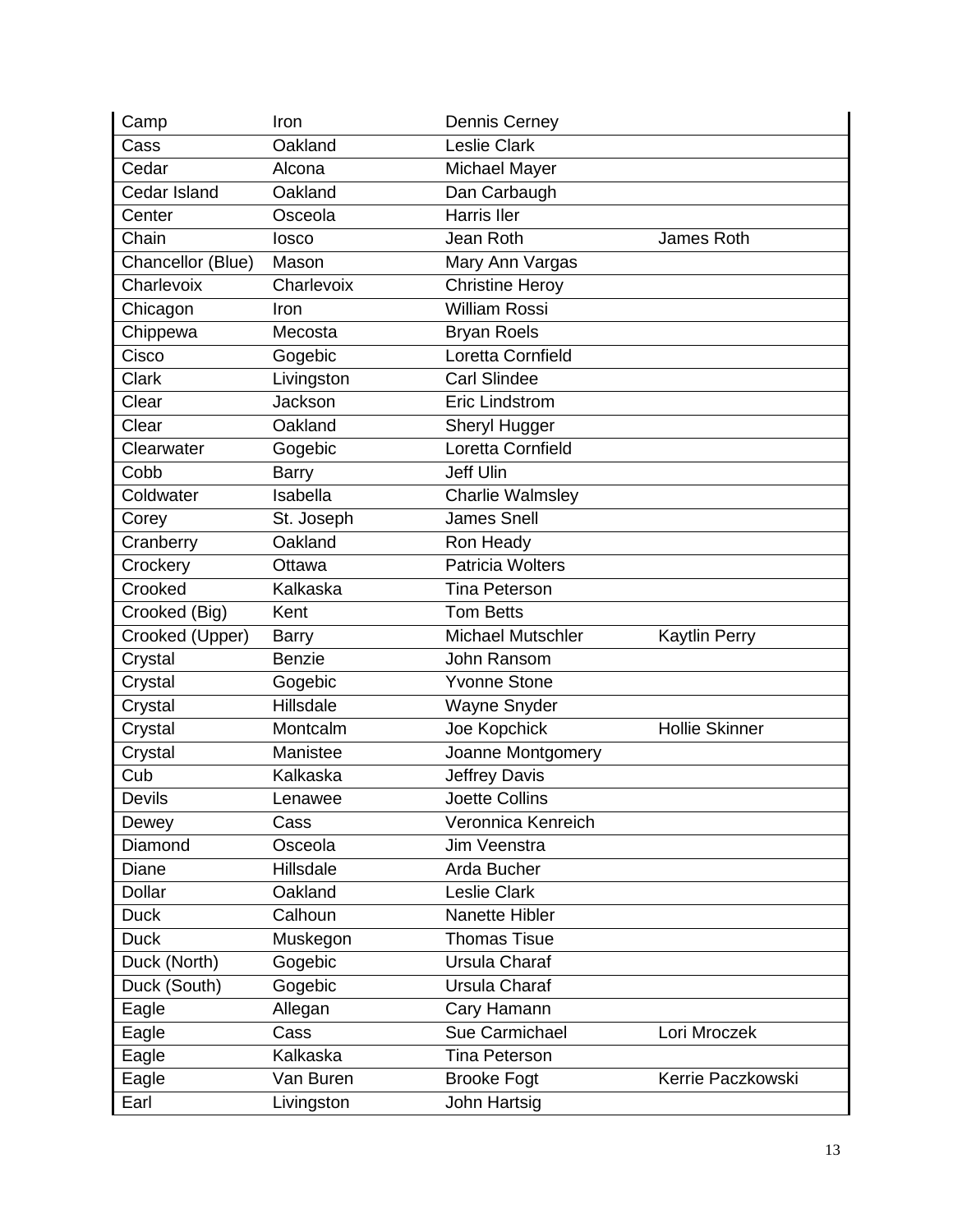| East Bay                           | Gogebic        | Loretta Cornfield           | Jim Okraszewski      |
|------------------------------------|----------------|-----------------------------|----------------------|
| Eel                                | Gogebic        | <b>John Mater</b>           |                      |
| Egg                                | Charlevoix     | <b>Shelby Harris</b>        |                      |
| Ellen                              | Iron           | <b>Michael Finney</b>       |                      |
| Emerald                            | Kent           | Mike Devarenne              |                      |
| Emerald                            | Newaygo        | Kellie Willson              |                      |
| Farwell                            | Jackson        | Mary Kaczinski              |                      |
| <b>Fire Lake</b>                   | Iron           | Jim Fogarty                 |                      |
| <b>First Fortune</b>               | <b>Iron</b>    | <b>Steve Peterman</b>       |                      |
| Fish                               | Van Buren      | <b>Connie Selles</b>        |                      |
| Fisher (Big)                       | Leelanau       | <b>Mike Litch</b>           |                      |
| <b>Fishers</b>                     | St. Joseph     | <b>Eric Shafer</b>          |                      |
| <b>Fishhawk</b>                    | Gogebic        | Loretta Cornfield           | Thomas Zeihen        |
| <b>Flint Park</b>                  | Genesee        | Sarah Scheitler             |                      |
| Fox Lake                           | Charlevoix     | <b>Shelby Harris</b>        |                      |
| Fox Lake                           | Muskegon       | <b>Elizabeth Lemoine</b>    |                      |
| Fremont                            | Newaygo        | Andy Harrington             |                      |
| George                             | Clare          | Dennis Zimmerman            |                      |
| Glen (Big)                         | Leelanau       | Mike Litch                  |                      |
| Glen (Little)                      | Leelanau       | <b>Mike Litch</b>           |                      |
| Golden                             | <b>Iron</b>    | Dean Pelkey                 |                      |
| Grass                              | Gladwin        | Molly Bacon                 |                      |
| Gratiot                            | Keweenaw       | <b>Bonnie Hay</b>           |                      |
| Gravel                             | Van Buren      | Melissa DeSimone            |                      |
| <b>Great Bear</b><br>(North Basin) | Van Buren      | Deb Berkey                  |                      |
| <b>Great Bear</b><br>(South Basin) | Van Buren      | Deb Berkey                  |                      |
| <b>Green Lake</b>                  | Allegan        | <b>Brian Talsma</b>         |                      |
| <b>Greenes Lake</b>                | Charlevoix     | <b>Shelby Harris</b>        |                      |
| Gull                               | Kalamazoo      | Mike Gallagher              | <b>Kaytlin Perry</b> |
| Gunn                               | Mason          | <b>Chelsea Cooper</b>       |                      |
| Hamilton                           | Dickinson      | martin Straka               |                      |
| Hamlin (Lower)                     | Mason          | <b>Bruce Pelletier</b>      |                      |
| Hamlin (Upper)                     | Mason          | <b>Bruce Pelletier</b>      |                      |
| Harwood                            | Cass           | Harwood Lake<br>Association |                      |
| Hemingway                          | Lapeer         | <b>Richard Costello</b>     |                      |
| Herring (Lower)                    | Benzie         | Mark Smith                  |                      |
| Herring (Upper)                    | <b>Benzie</b>  | Jane Perrino                |                      |
| Herring (Upper)                    | <b>Benzie</b>  | William Henning             |                      |
| Hibbard                            | <b>Berrien</b> | <b>Stephen Pratt</b>        |                      |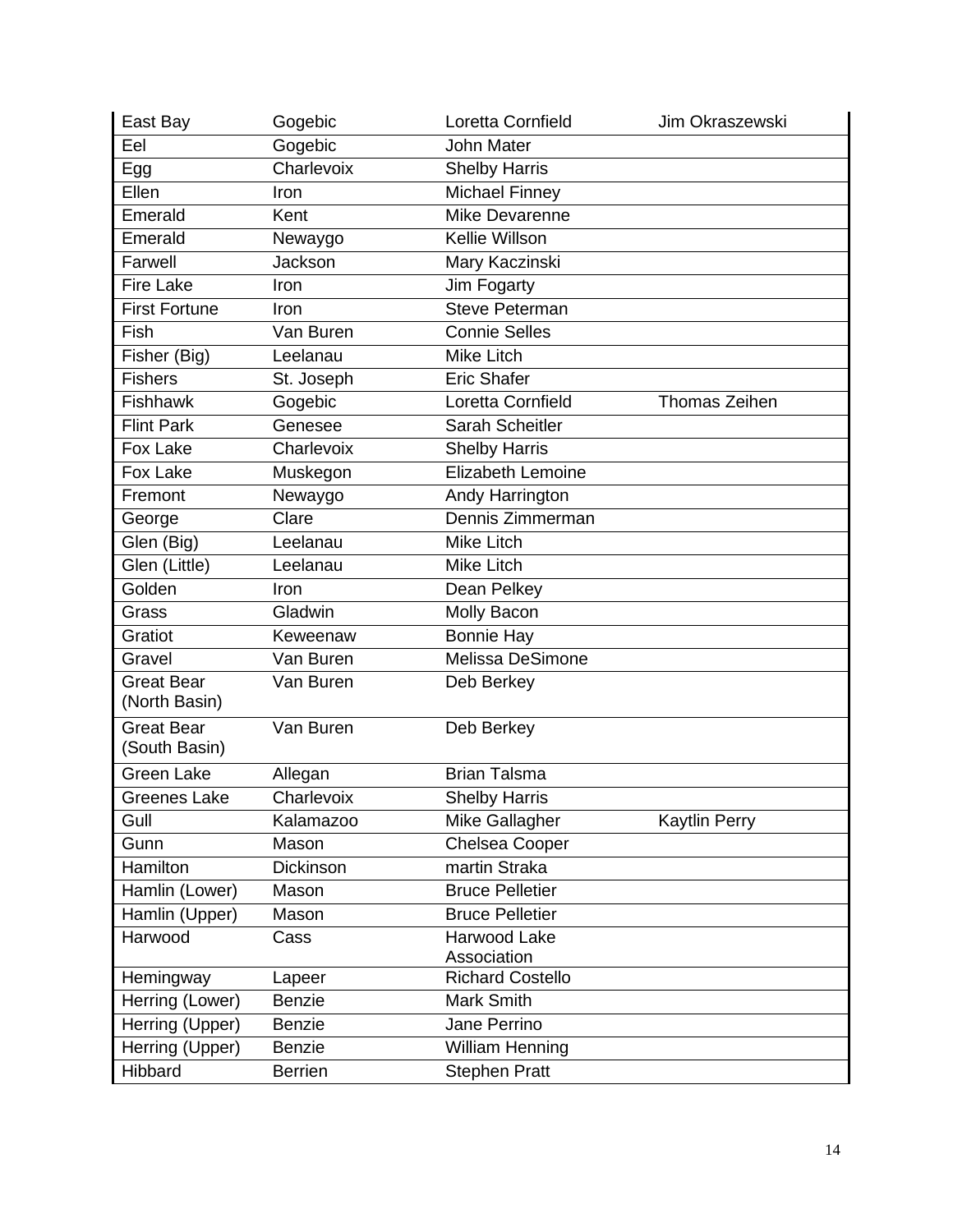| Higgins (N.<br>Basin) | Roscommon             | Rick Meeks, Brian<br>Degnore            |                                            |
|-----------------------|-----------------------|-----------------------------------------|--------------------------------------------|
| Higgins (S.<br>Basin) | Roscommon             | Rick Meeks, Brian<br>Degnore            | Lauryn Magno                               |
| Horsehead             | Mecosta               | <b>Terry Bakewell</b>                   |                                            |
| Hunter                | Gladwin               | Kathryn Haughton                        |                                            |
| <b>Hutchins</b>       | Allegan               | Jill OConnor                            |                                            |
| Huyck                 | <b>Branch</b>         | Leo Osterholt                           |                                            |
| Independence          | Marquette             | Sarah Heuer                             |                                            |
| Independence          | Marquette             | Sarah Heuer                             |                                            |
| Indian                | Gogebic               | Loretta Cornfield                       | Mary Ruhl                                  |
| Indian                | Kalamazoo             | <b>John Wilks</b>                       | Tom Kowalski, Michael<br>Gildea            |
| Indian                | Kalkaska              | <b>Tina Peterson</b>                    |                                            |
| <b>Island</b>         | Gladwin               | <b>Linda Frost</b>                      |                                            |
| Island                | <b>Grand Traverse</b> | <b>John Mater</b>                       |                                            |
| James                 | Roscommon             | <b>Terry Bone</b>                       |                                            |
| Jewell                | Alcona                | <b>Erin Bunting</b>                     |                                            |
| Kimball               | Newaygo               | Dan Johnson                             |                                            |
| Klinger               | St. Joseph            | Michael Needham, Chris<br><b>Bowers</b> |                                            |
| Lake Geneserath       | Charlevoix            | <b>Shelby Harris</b>                    |                                            |
| Lake Lancer           | Gladwin               | Mario Laudicina                         |                                            |
| Lake Maria            | Charlevoix            | <b>Shelby Harris</b>                    |                                            |
| Lake of the<br>Woods  | <b>Branch</b>         | Lynne Isenbarger, Jace<br>Cole          |                                            |
| Lakeville             | Oakland               | Jeff Banaszynski                        | Michael Smolka                             |
| Lancelot              | Gladwin               | Mario Laudicina                         | Robert Heydenburg                          |
| Leelanau (North)      | Leelanau              | <b>Brian Price</b>                      |                                            |
| Leelanau (South)      | Leelanau              | <b>Brian Price</b>                      |                                            |
| Lily                  | Clare                 | <b>Tom Garrity</b>                      |                                            |
| Lime                  | Leelanau              | Ron Reimink                             |                                            |
| Lindsley              | Gogebic               | Loretta Cornfield                       | Jeffrey Premetz                            |
| Little Africa         | Gogebic               | Loretta Cornfield                       | Eugene Clark                               |
| <b>Little Bass</b>    | Lake                  | Lisa Adams                              | Colleen Howes, Heidi<br>Haskins, Tom Shear |
| Little Maggie         | Iron                  | <b>Bruce Vanenkevort</b>                |                                            |
| Long                  | <b>Barry</b>          | Douglas Bamfield                        |                                            |
| Long                  | <b>Benzie</b>         | John Kaiser                             |                                            |
| Long                  | Cass                  | Paul Sigg                               |                                            |
| Long                  | Gogebic               | <b>Arnold Domanus</b>                   |                                            |
| Long                  | <b>Grand Traverse</b> | <b>Leonard Klein</b>                    | Kelsey Mills, Laurie<br>Davison            |
| Long                  | losco                 | Chris Tyll                              |                                            |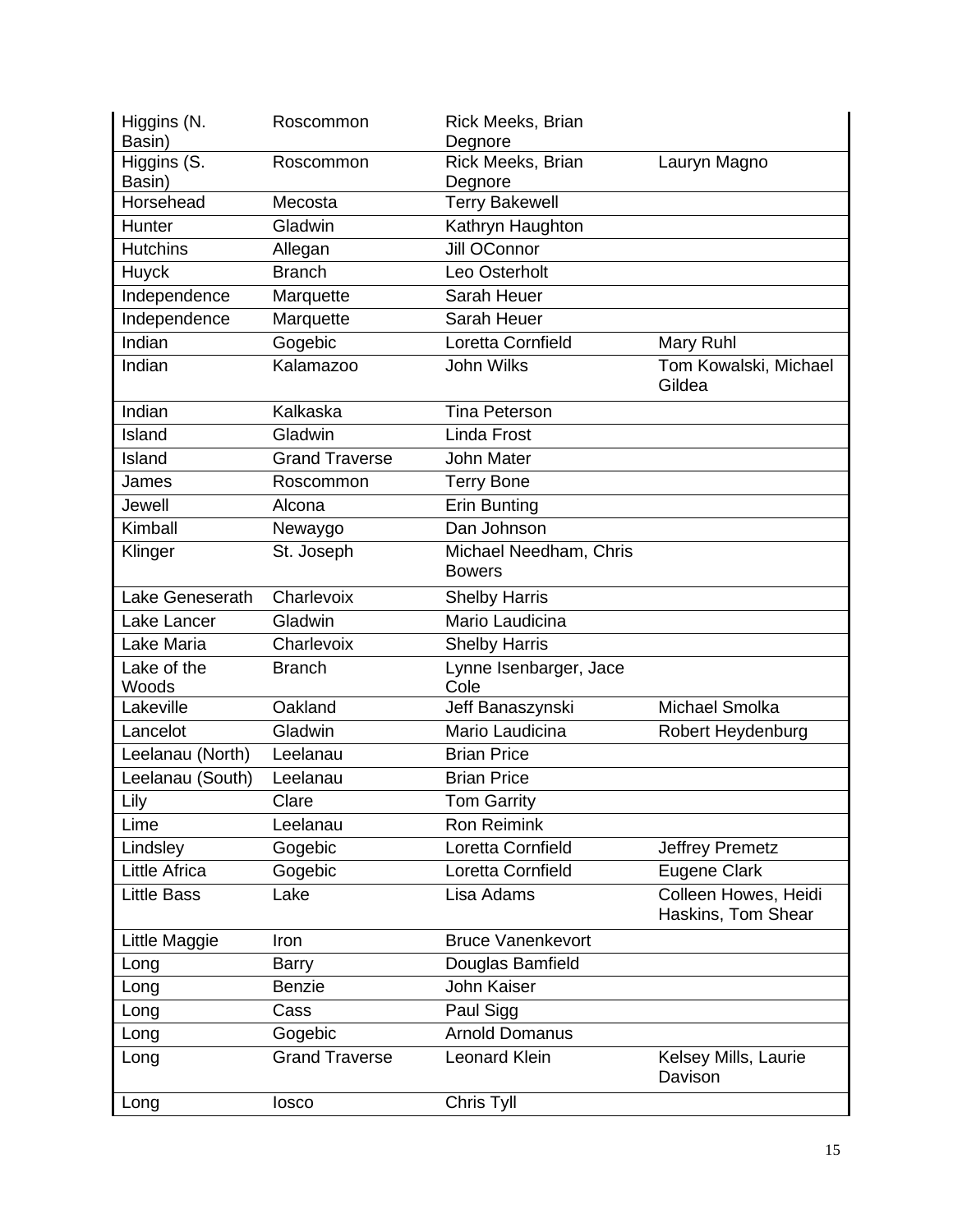| Long                  | Oakland               | Larry Gavin                    |                                                                                                      |
|-----------------------|-----------------------|--------------------------------|------------------------------------------------------------------------------------------------------|
| Long (Little)         | <b>Barry</b>          | John Etzcorn                   | <b>Chris Lapins</b>                                                                                  |
| Long (Upper)          | Oakland               | Stephen George                 |                                                                                                      |
| Loon                  | Oscoda                | Jeremy Geist                   |                                                                                                      |
| Lost                  | Oakland               | Benjamin VanderWeide           | Maryann Whitman,<br>Grant Vander Laan,<br>Parker<br>Maynard, Katrianna<br>Studtmann, Maxwell<br>Dunn |
| Lotus                 | Oakland               | <b>Marilyn Merit</b>           |                                                                                                      |
| Louise                | <b>Dickinson</b>      | martin Straka                  |                                                                                                      |
| Louise                | Oakland               | Dwight Woodbridge              |                                                                                                      |
| Maceday               | Oakland               | <b>Marilyn Merit</b>           | <b>Katie Yates</b>                                                                                   |
| Mack                  | Oscoda                | Jeremy Geist                   |                                                                                                      |
| Magician              | Cass                  | Mick Braman                    |                                                                                                      |
| Mamie                 | Gogebic               | Loretta Cornfield              | Jim Okraszewski                                                                                      |
| Margrethe             | Crawford              | Sandra Michalik                |                                                                                                      |
| Mary                  | Dickinson             | <b>Martin Straka</b>           |                                                                                                      |
| Mary                  | Iron                  | Paul Dalpra                    |                                                                                                      |
| Mecosta               | Mecosta               | David Lewis                    |                                                                                                      |
| Mickey                | <b>Grand Traverse</b> | <b>Leonard Klein</b>           |                                                                                                      |
| Middle                | Lapeer                | <b>Chris Powers</b>            |                                                                                                      |
| <b>Middle Straits</b> | Oakland               | <b>Alan Proulx</b>             |                                                                                                      |
| Moon                  | Gogebic               | Steve Lapalio                  |                                                                                                      |
| Morley                | Gogebic               | Loretta Cornfield              | <b>Tom Krautkramer</b>                                                                               |
| Mowby                 | Newaygo               | James Dunn                     |                                                                                                      |
| Murray                | Kent                  | Mark T Bradburn                |                                                                                                      |
| Muskellunge           | Montcalm              | <b>Michael Russell</b>         |                                                                                                      |
| Newcomb               | Montcalm              | Robert Ogren                   |                                                                                                      |
| <b>North</b>          | Washtenaw             | <b>Charlie Taylor</b>          |                                                                                                      |
| Nowland               | Charlevoix            | <b>Steve Edwards</b>           |                                                                                                      |
| Oneida                | Livingston            | David Miller                   |                                                                                                      |
| Opal                  | Otsego                | Robert Baroni                  |                                                                                                      |
| Ore                   | Livingston            | Kurt Richardson                |                                                                                                      |
| Orion                 | Oakland               | Michael Kellar                 |                                                                                                      |
| Osterhout             | Allegan               | Gale Rewa                      |                                                                                                      |
| Ottawa                | Iron                  | Barb Gajewski                  |                                                                                                      |
| Otter                 | <b>Benzie</b>         | Jane Perrino, Jodi<br>Monteith |                                                                                                      |
| Otter                 | Oakland               | Deborah Emmer                  | Kim Yeip                                                                                             |
| Ovid                  | Clinton               | David Zmikly                   |                                                                                                      |
| Owasippe              | Muskegon              | <b>Robert Tuttle</b>           |                                                                                                      |
| Oxbow                 | Oakland               | <b>Richard Walklet</b>         |                                                                                                      |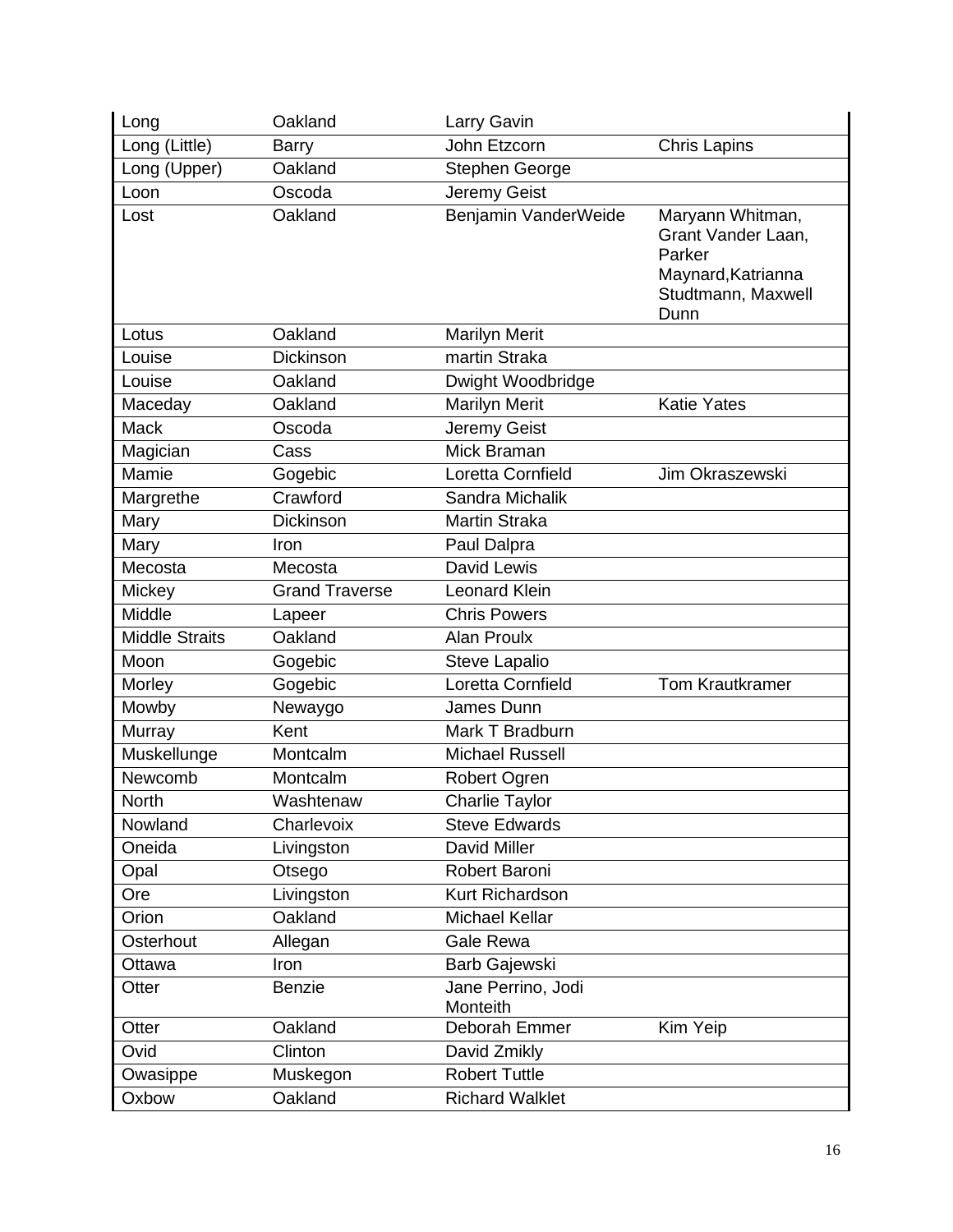| Papoose           | Kalkaska       | <b>Tina Peterson</b>           |                                                     |
|-------------------|----------------|--------------------------------|-----------------------------------------------------|
| Park              | Clinton        | Nola Parkey                    | Hollie Skinner,<br>Simphiwe Zwane                   |
| Paw Paw           | Hillsdale      | <b>Greg Bright</b>             |                                                     |
| Paw Paw           | Kalamazoo      | <b>Daniel Burton</b>           |                                                     |
| Paw Paw (Little)  | <b>Berrien</b> | Patricia Nelson                |                                                     |
| Payne             | <b>Barry</b>   | <b>Lids Davis</b>              |                                                     |
| Peanut            | <b>Benzie</b>  | Jodi Monteith                  |                                                     |
| Pearl             | <b>Benzie</b>  | Jane Perrino, Jodi             |                                                     |
|                   |                | Monteith                       |                                                     |
| Pentwater         | Oceana         | Joe Primozich                  |                                                     |
| Perch             | Hillsdale      | Linda McCracken                |                                                     |
| Perch             | Iron           | <b>Thomas Haight</b>           |                                                     |
| Perch             | Otsego         | Mary Bremigan                  |                                                     |
| Pickerel          | Kalkaska       | <b>Tina Peterson</b>           |                                                     |
| Pickerel          | Newaygo        | Dan Johnson                    |                                                     |
| Pine Island (Big) | Kent           | Dawn Hoffman                   |                                                     |
| Platte (Little)   | <b>Benzie</b>  | Jane Perrino                   |                                                     |
| Pleasant          | Wexford        | Roger Hopkins                  |                                                     |
| Pleasant          | Washtenaw      | Don Whitsitt, Lon              |                                                     |
|                   |                | Nordeen                        |                                                     |
| Poor              | Gogebic        | Loretta Cornfield              | <b>Greg Wenzel</b>                                  |
| Portage           | St. Joseph     | <b>Richard Flegel</b>          |                                                     |
| Portage           | Washtenaw      | <b>Jon Waitz</b>               | <b>James Collins</b>                                |
| Portage (Big)     | Jackson        | Carmen Burgess                 |                                                     |
| Portage (Little)  | Washtenaw      | <b>Jon Waitz</b>               |                                                     |
| Posey             | Lenawee        | Mark Lux                       |                                                     |
| Record            | Gogebic        | Loretta Cornfield              | <b>Eugene Clark</b>                                 |
| Rennie            | Grand Traverse | Ralph Bednarz                  | Laurie Davison                                      |
| <b>Robbins</b>    | Cass           | Alexander Bozymowski           |                                                     |
| Rose              | Osceola        | Mike McGarry                   | Daniel McGarry, Dani<br>McGarry, Richard<br>Paalman |
| Rose              | Shiawassee     | <b>Richard Kasowski</b>        | Nanci Hengesbaugh                                   |
| Round             | <b>Benzie</b>  | Jane Perrino, Jodi<br>Monteith |                                                     |
| Round             | Charlevoix     | <b>Shelby Harris</b>           |                                                     |
| Round             | Lenawee        | <b>Joette Collins</b>          |                                                     |
| Round             | Mecosta        | David Lewis                    |                                                     |
| Round             | Oakland        | <b>Paulette Wcisel</b>         |                                                     |
| Round             | Shiawassee     | <b>Richard Kasowski</b>        | Nanci Hengesbaugh                                   |
| Sand              | Lenawee        | Pete Macauley                  |                                                     |
| School Section    | Mecosta        | <b>Kris Karcher</b>            |                                                     |
| Scram             | Kent           | Randy Kaja                     |                                                     |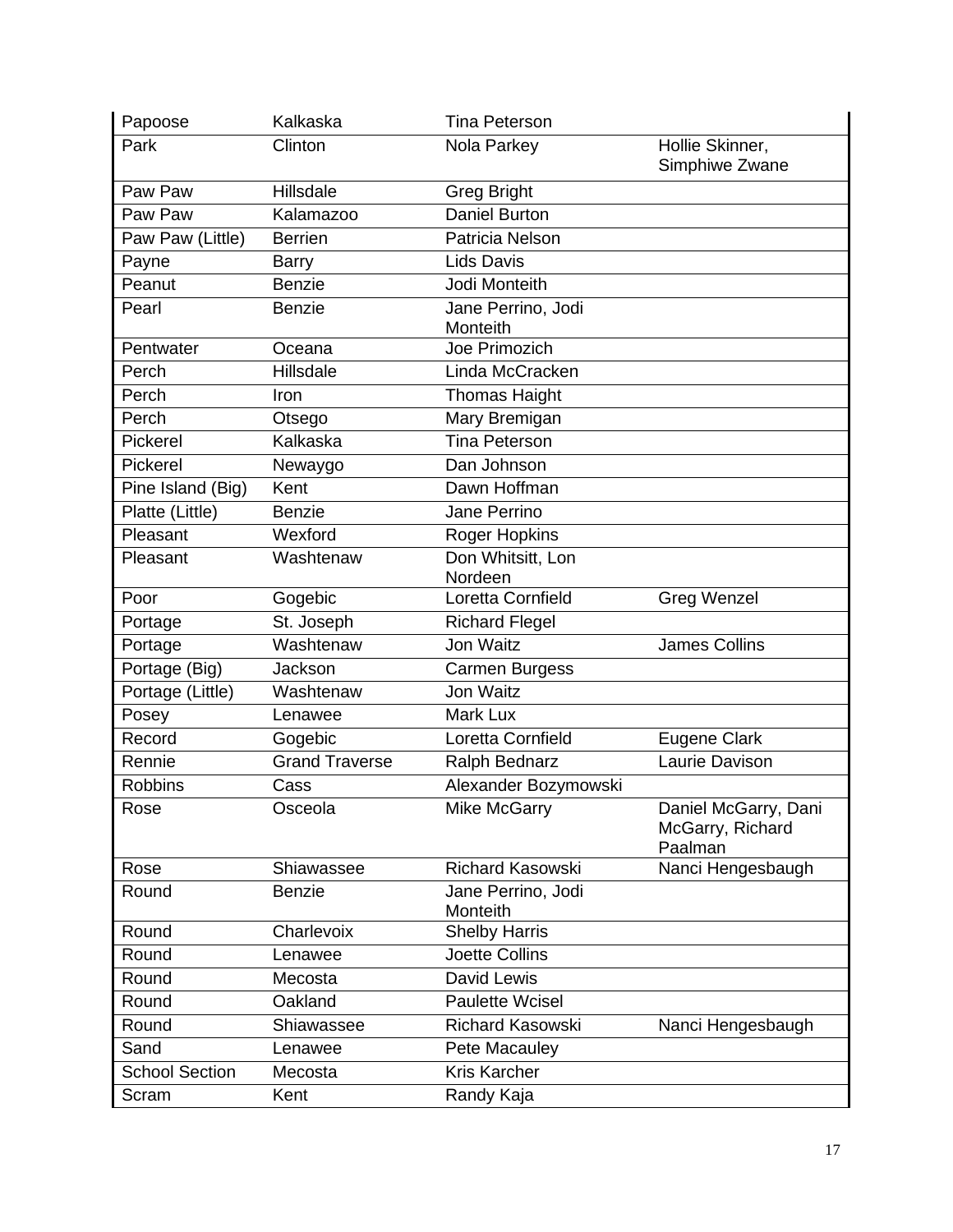| Sears                 | Oakland               | John Anton                       |                                                                                      |
|-----------------------|-----------------------|----------------------------------|--------------------------------------------------------------------------------------|
| <b>Second Fortune</b> | Iron                  | <b>Steve Peterman</b>            |                                                                                      |
| <b>Selkirk</b>        | Allegan               | <b>Barbara Muth</b>              |                                                                                      |
| Seymour               | Oakland               | David Wilson                     | <b>Brandie Stock</b>                                                                 |
| Shavehead             | Cass                  | <b>Jack DeLee</b>                |                                                                                      |
| Shingle               | Clare                 | Dennis Zimmerman                 |                                                                                      |
| Silver                | Genesee               | Douglas Pohlod                   |                                                                                      |
| Silver                | Van Buren             | Ron Kreiger                      |                                                                                      |
| Silver (Dexter        | Washtenaw             | Sue Bade                         | Tim Zaleski, Terry                                                                   |
| Twp)                  |                       |                                  | Zaleski                                                                              |
| Spider                | <b>Grand Traverse</b> | <b>Gary Gibson</b>               | Curtis Bedbury, Linda                                                                |
|                       |                       |                                  | Deneen, Bob Deneen                                                                   |
| Square                | Oakland               | Mark Kolkmeyr                    |                                                                                      |
| Squaw                 | Kalkaska              | Shawn Brozovich                  |                                                                                      |
| Squaw                 | Kalkaska              | <b>Tina Peterson</b>             | <b>Jim Owens</b>                                                                     |
| <b>Stager</b>         | Iron                  | <b>Thomas Madden</b>             |                                                                                      |
| <b>Stanley</b>        | Iron                  | John Reed                        | Angie Stine                                                                          |
| Star (Big)            | Lake                  | <b>Bernard Woltjer</b>           |                                                                                      |
| Starvation            | Kalkaska              | Tina Peterson                    |                                                                                      |
| Stony                 | Oceana                | <b>John Stivers</b>              |                                                                                      |
| <b>Stony Creek</b>    | Macomb                | Erik Frederiksen                 |                                                                                      |
| Lake                  |                       |                                  |                                                                                      |
| <b>Sunset</b>         | Iron                  | <b>Michael Golas</b>             |                                                                                      |
| <b>Sunset Lake</b>    | Kalamazoo             | Noreen Heikes                    |                                                                                      |
| Swan                  | Iron                  | <b>Thomas Ollila</b>             |                                                                                      |
| Sylvan                | Newaygo               | Kellie Willson                   |                                                                                      |
| Sylvan                | Oakland               | Deborah Emmer                    | Kim Yeip                                                                             |
| <b>Tamarack</b>       | Livingston            | <b>Jon Waitz</b>                 | Jim Meyer                                                                            |
| Theresa               | Oakland               | Alicia Digirolamo                |                                                                                      |
| <b>Thread</b>         | Genesee               | Sarah Scheitler                  |                                                                                      |
| Tie                   | Alger                 | Joannne Saari                    |                                                                                      |
| <b>Town Line</b>      | Otsego                | <b>Curt Horvath</b>              |                                                                                      |
| (Ranger)              |                       |                                  |                                                                                      |
| Triangle              | Livingston            | Kathy Alward<br>Patricia Jarrett |                                                                                      |
| Tubbs                 | Mecosta               |                                  |                                                                                      |
| Twin                  | Oakland               | Benjamin VanderWeide             |                                                                                      |
| Twin (Big)            | Kalkaska              | <b>Tina Peterson</b>             | Marv Kingsley                                                                        |
| Twin (East)           | Montmorency           | John Jackson                     |                                                                                      |
| Twin (Little)         | Kalkaska              | <b>Tina Peterson</b>             | Ellen Whitehead                                                                      |
| Twin (West)           | Montmorency           | <b>Jerry Beattie</b>             |                                                                                      |
| <b>Twin Lakes</b>     | Oakland               | Benjamin VanderWeide             | Grant Vander Laan,<br>Parker Maynard,<br>Katrianna Studtmann,<br><b>Maxwell Dunn</b> |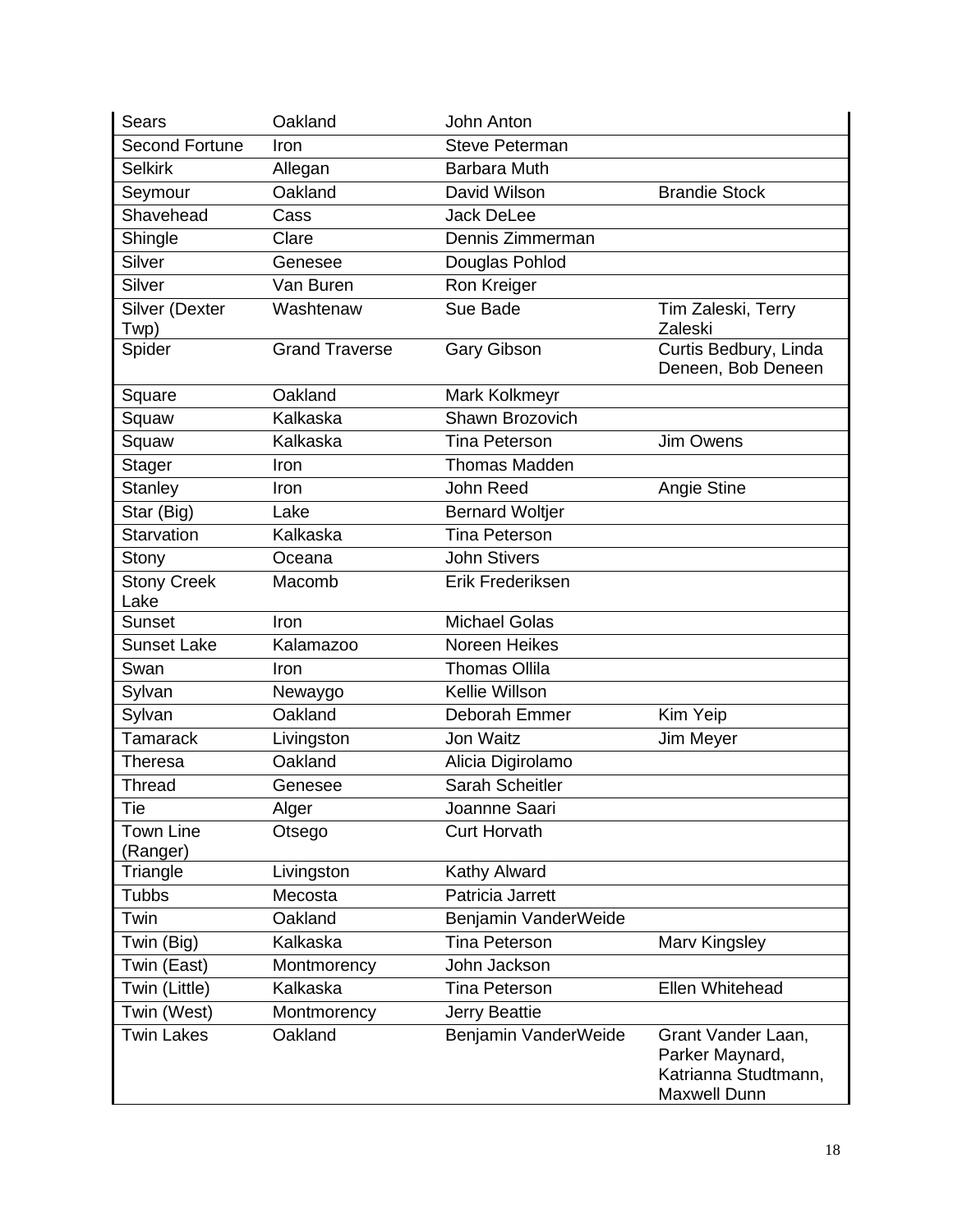| Union               | <b>Branch</b> | <b>William Courliss</b>  |                      |
|---------------------|---------------|--------------------------|----------------------|
| Van Etten           | losco         | Dan Stock                |                      |
| Vandercook          | Jackson       | Daniel Klee              |                      |
| Viking              | Otsego        | <b>Bill Hayhow</b>       |                      |
| Wabasis             | Kent          | <b>Harold Fullerton</b>  |                      |
| Wall                | Barry         | Alan Freid               | <b>Kaytlin Perry</b> |
| West Bay            | Gogebic       | Loretta Cornfield        | Jim Okraszewski      |
| West Maggie         | Iron          | <b>Bruce Vanenkevort</b> |                      |
| White (East)        | Muskegon      | <b>Chelsey Wabsis</b>    |                      |
| White (West)        | Muskegon      | <b>Chelsey Wabsis</b>    |                      |
| Whitefish (Big)     | Montcalm      | <b>David Cornelius</b>   |                      |
| Whitewood           | Livingston    | <b>Jon Waitz</b>         |                      |
| Whitmore            | Washtenaw,    | <b>Keith Lee</b>         |                      |
|                     | Livingston    |                          |                      |
| Windover            | Clare         | Wayne Kiefer             |                      |
| Wolf                | Lake          | Don Klobucar             |                      |
| Wolf                | Muskegon      | <b>Bill Wood</b>         |                      |
| <b>Woodard Lake</b> | Ionia         | Michelle Beloskur        |                      |
| Woods               | Kalamazoo     | <b>Steven Clark</b>      |                      |

### <span id="page-18-0"></span>**VII. Thank You Sample Collection Center Staff!**

These individuals help with the logistics of collecting samples, mailing them to Lansing, and distributing and collecting Dissolved Oxygen meters.

Amber Butterfield (Dickenson County Conservation District) Jeff Pytlarz (Lando Center) Jean and Jim Roth (Michigan Lakes and Streams Association)

The following EGLE staff:

Jack Cotrone Kathy David Sonya Hudson Tamara Lipsey Deana Mercs Amy Nevison Lucy Robinson Stevie Swanson Crystal Zielinski